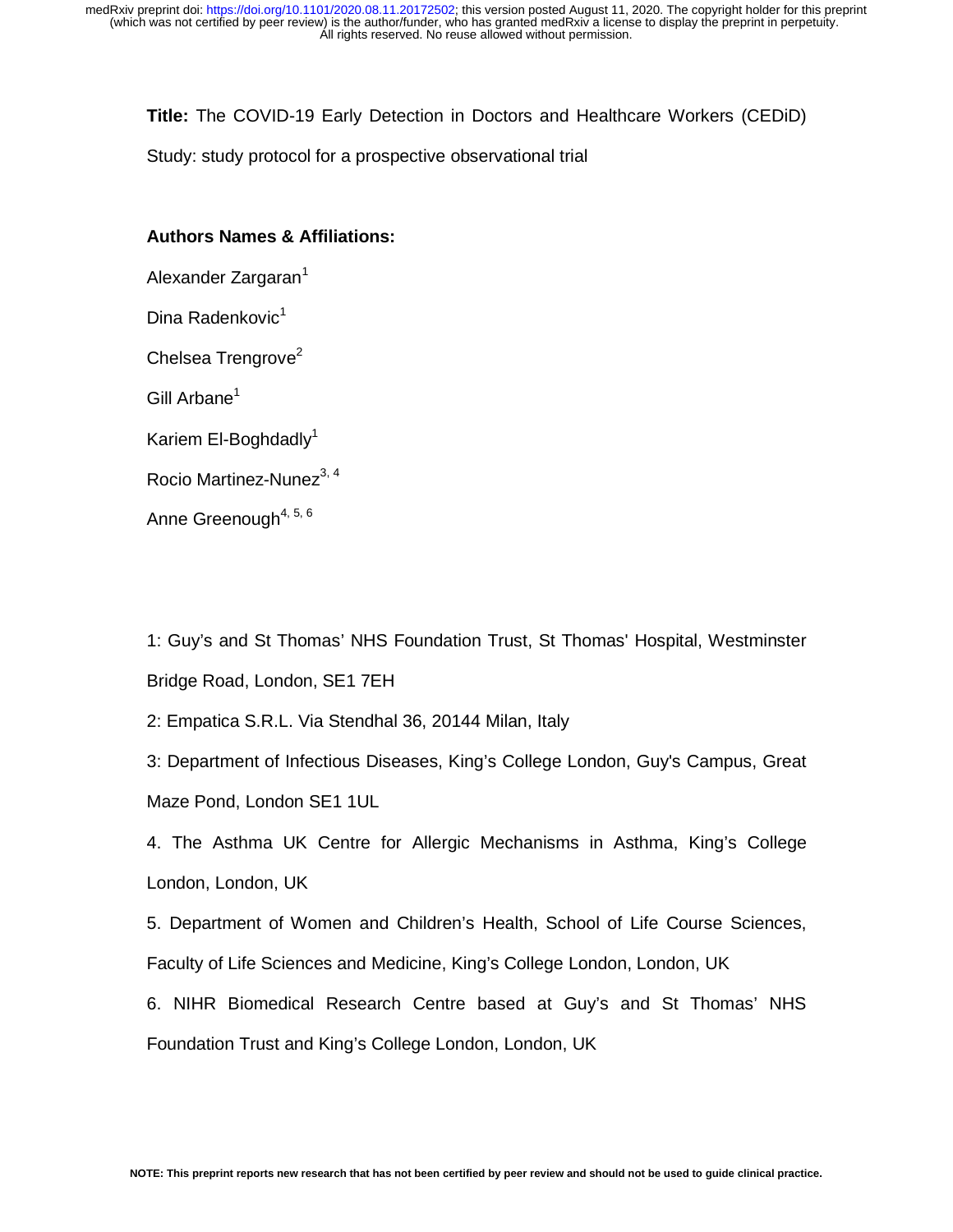Corresponding Author: Dina Radenkovic, Guy's and St Thomas' NHS Foundation Trust, St Thomas' Hospital, Westminster Bridge Road, London, SE1 7EH Dina.radenkovic@gmail.com

## **Declarations:**

**Consent for publication: N/A** 

**Availability of data and materials: Will be made available upon reasonable request to the authors** 

Competing Interests: The authors confirm that they have no competing interests to declare

Funding: The study will receive funding from Empatica to conduct the clinical trial

Ethical Approval: The study received HRA and IRAS approval on 16/07/2020 (IRAS Project ID 283321) (REC Reference: 20/NW/0314)

Guarantor: Dr Kariem El-Boghdadly, kariem.elboghdadly@gstt.nhs.uk

Contributorship: All listed authors have contributed sufficiently in line with ICMJE Authorship Criteria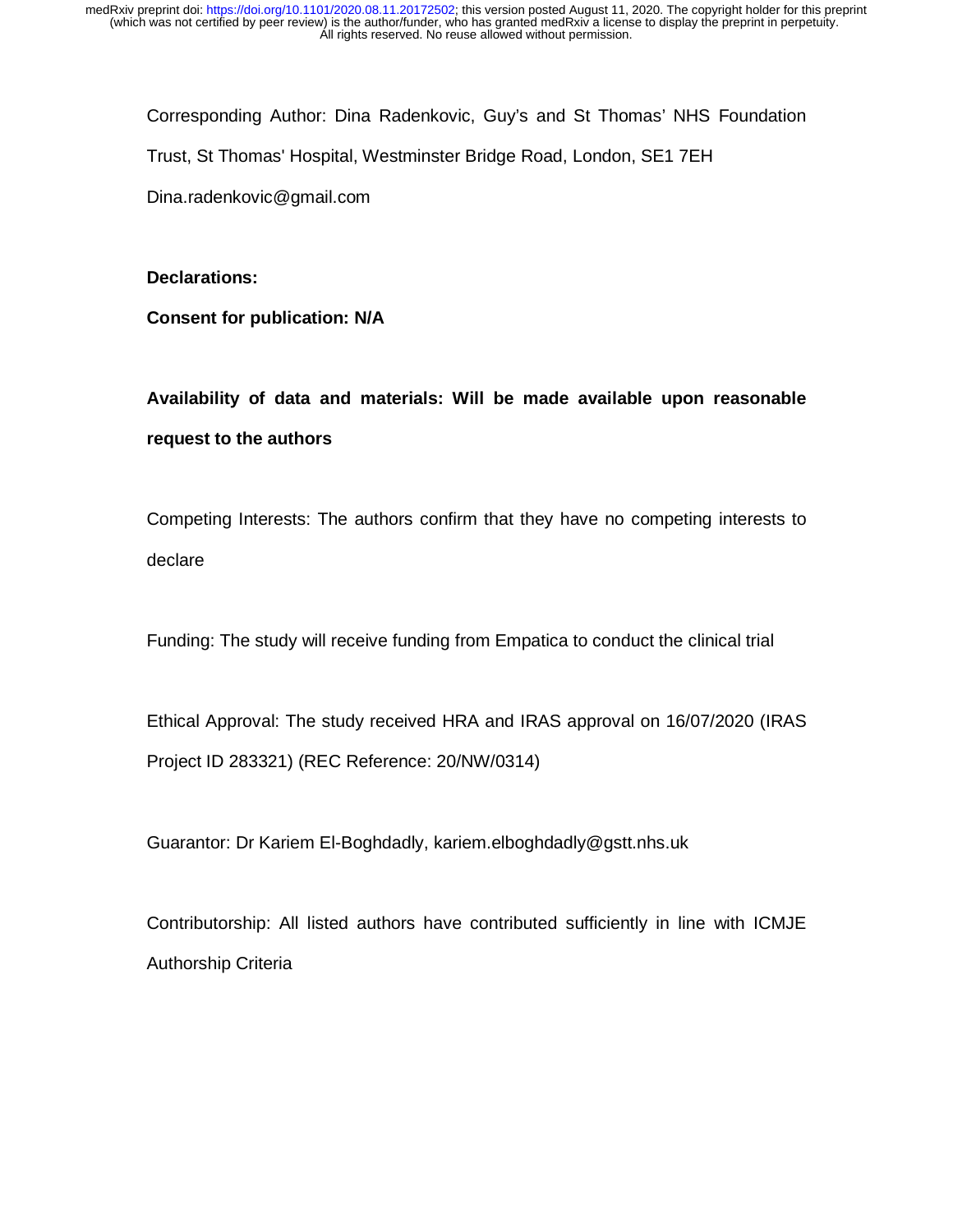Acknowledgements: Thank you to our sponsors King's College London, co-sponsors Guy's and St Thomas' NHS Foundation Trust and funders Empatica for facilitating this clinical trial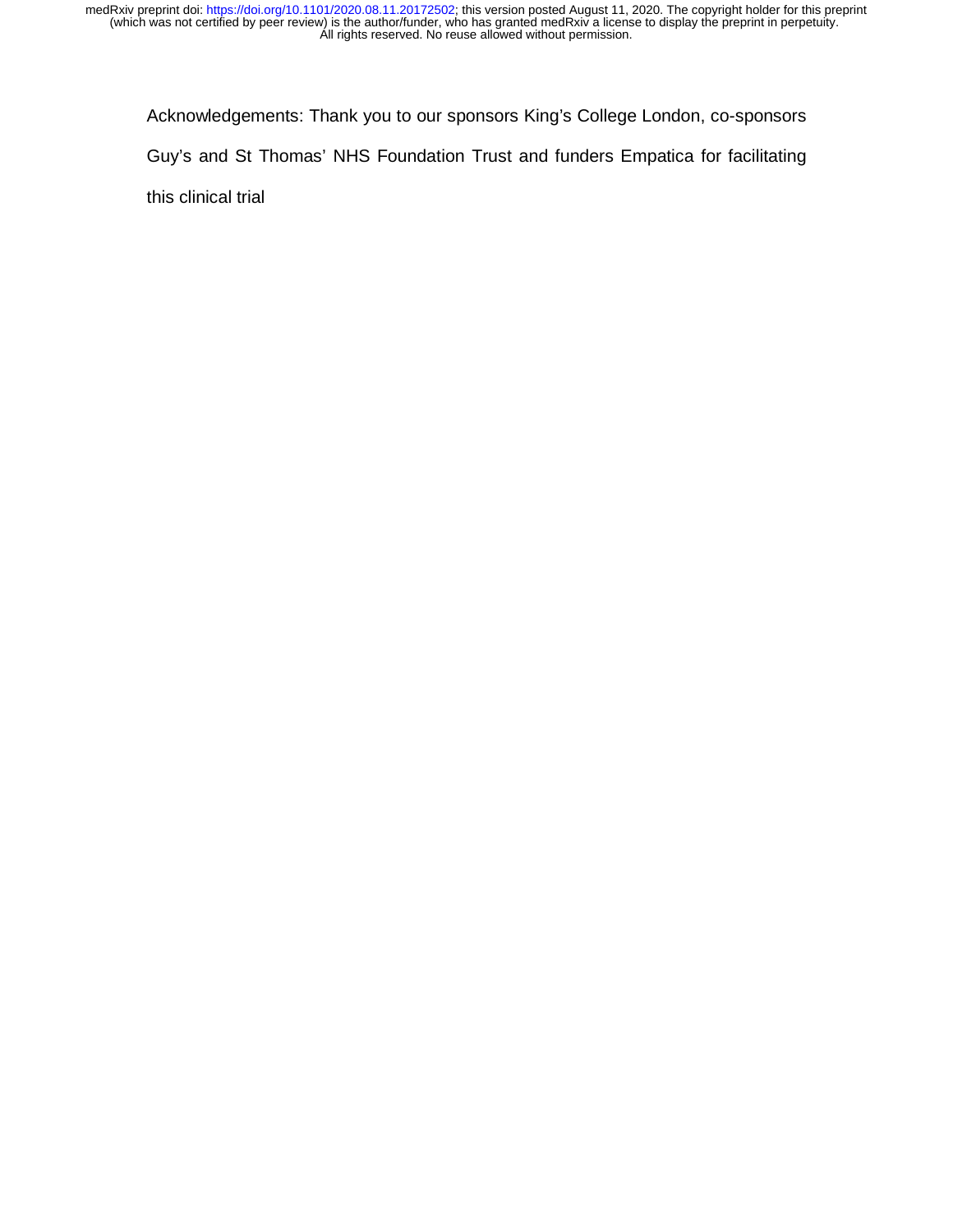#### **Abstract**

#### **Background:**

The global COVID-19 pandemic has caused worldwide disruption with its exponential spread mandating national and international lockdown measures. Hospital-associated transmission has been identified as a major factor in the perpetuation of COVID-19, with healthcare workers at high-risk of becoming infected with SARS-CoV-2 and representing important vectors for spread, but not routinely having their clinical observations monitored or being tested for COVID-19.

### **Methods:**

A single-center, prospective observational study of 60 healthcare workers will explore how many healthcare workers in high-risk areas develop COVID-19 infection over a thirty day period. High-risk areas are defined as COVID positive wards, the intensive care unit or the accident and emergency department. Healthcare workers (HCWs) will be recruited and have daily self-administered nasopharyngeal SARS-CoV-2 PCR tests. They will also be provided with a wearable medical device to measure their clinical observations during non-working hours, and be asked to complete a daily self-reported symptom questionnaire over the study period. Statistical analysis will assess the proportion of healthcare workers who develop COVID-19 infection as a primary objective, with secondary objectives exploring what symptoms are developed, time-to-event, and deviations in clinical observations.

### **Discussion:**

At present clinical observations, symptoms and COVID-19 PCR swabs are not routinely undertaken for healthcare workers. If the CEDiD (COVID-19 Early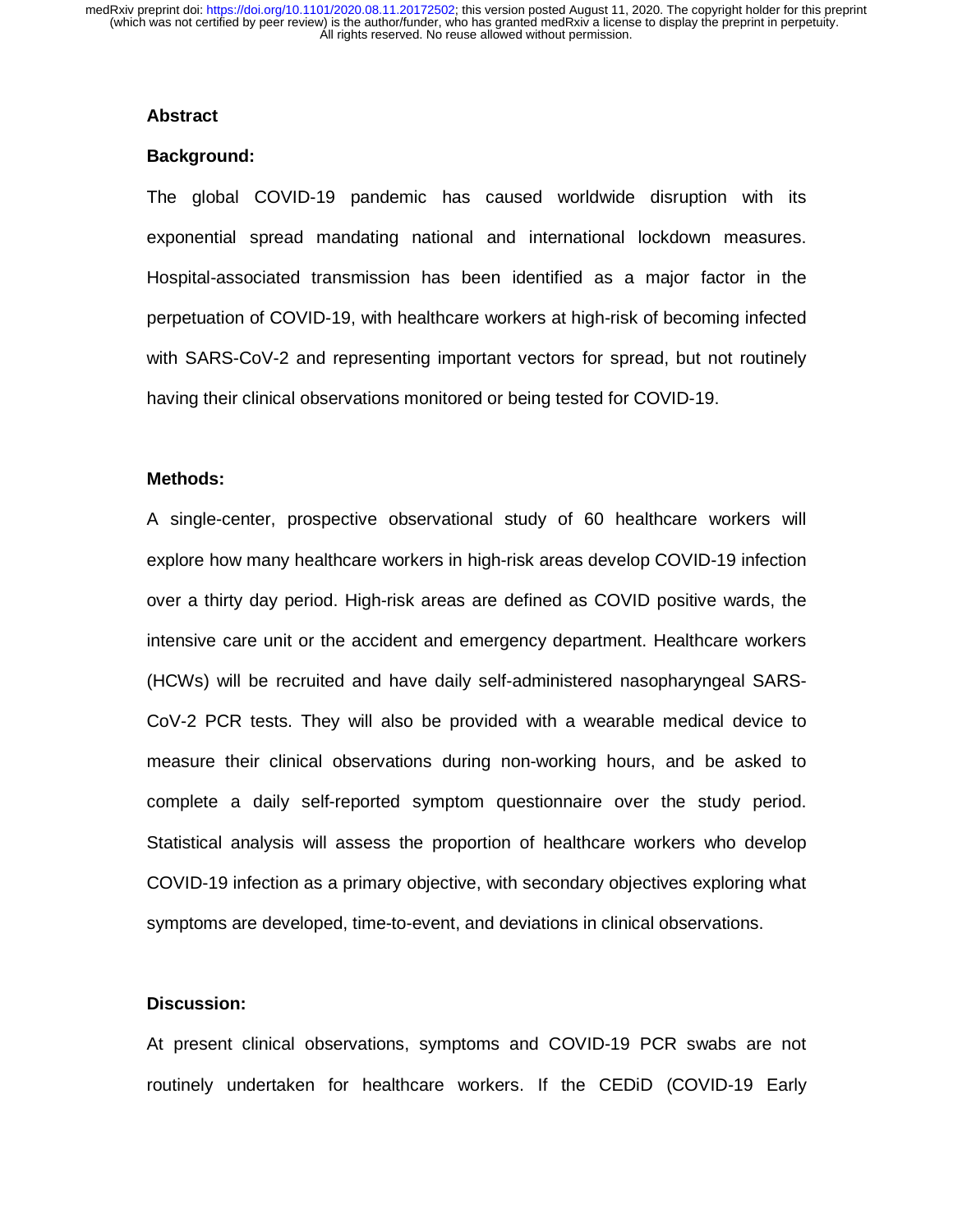Detection in Doctors and Healthcare Workers) study is successful, it will provide useful information for workforce decisions in reducing hospital-associated transmission of COVID-19. The data will help in determining whether there are early warning signs for development of COVID-19 infections amongst healthcare workers and may contribute to the evidence base advocating for more regular testing of healthcare workers' observations, symptoms and COVID-19 status.

## **Trial registration**

ClinicalTrials.gov, NCT04363489. Registered on  $27<sup>th</sup>$  July 2020

Key words: COVID-19, data analytics, wearable health, hospital-associated transmission, medical device, infection control, healthcare workers, SARS-CoV-2 Assay, PCR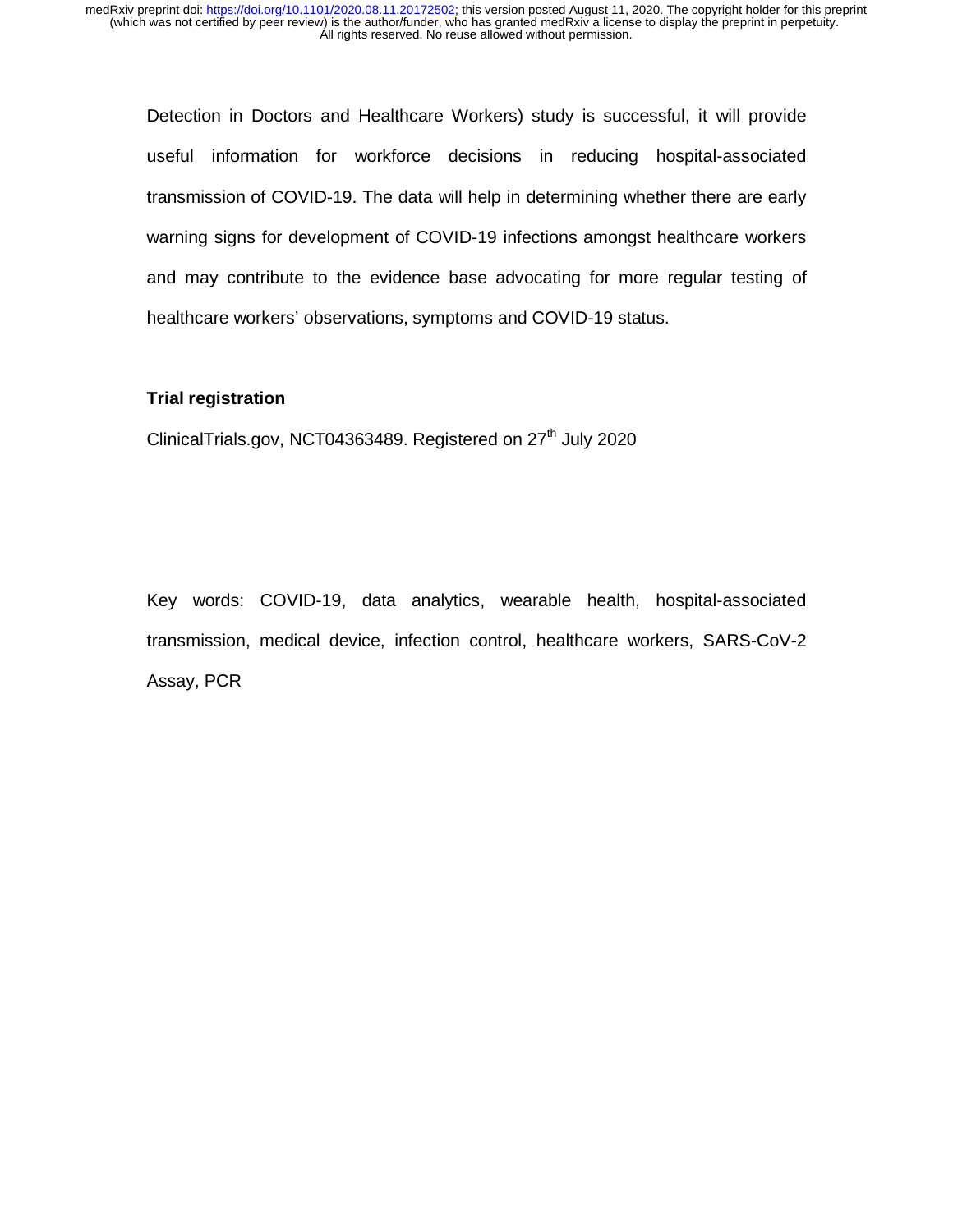#### **Background**

The global COVID-19 pandemic has caused exceptional pressures on health services worldwide, which in many cases have been overwhelmed by the number and severity of cases. Challenges spanning recognition, management and containment strategies being amongst the most important considerations for service providers. Whilst existing research predominantly focuses on recognition and management of COVID-19 in patients, containment of COVID-19 within a healthcare setting is vital. In the SARS 2002-03 outbreak in Toronto, hospital transmission was cited as a major factor perpetuating the spread of the disease (1). The estimated human-to-human hospital-associated transmission of COVID-19 in Wuhan was reported as 41% (2). . Furthermore, public anxiety surrounding hospitals and the likelihood of contracting COVID-19 has unfortunately resulted in delayed presentations to hospital, with many treatable diseases progressing without timely medical interventions (3). The planned reopening of services in the aftermath of the initial peak of cases in the United Kingdom (UK) means that hospital-associated transmission must be mitigated in order to prevent the spread of COVID-19 and in preparation for a likely second wave that appears to be starting in other regions in Europe.

International estimates of COVID-19 infection amongst HCWs range between 4-19% in Europe, the United States and China (4,5). HCWs are at high risk of both contracting and spreading COVID-19 given their frequent face-to-face interactions with patients who are COVID-19 positive. One study has reported that frontline HCWs have an adjusted-Hazard Ratio of a positive COVID-19 test of 11.6 (95% CI: 10.9 to 12.3) when compared to the general population, which decreases to 4.83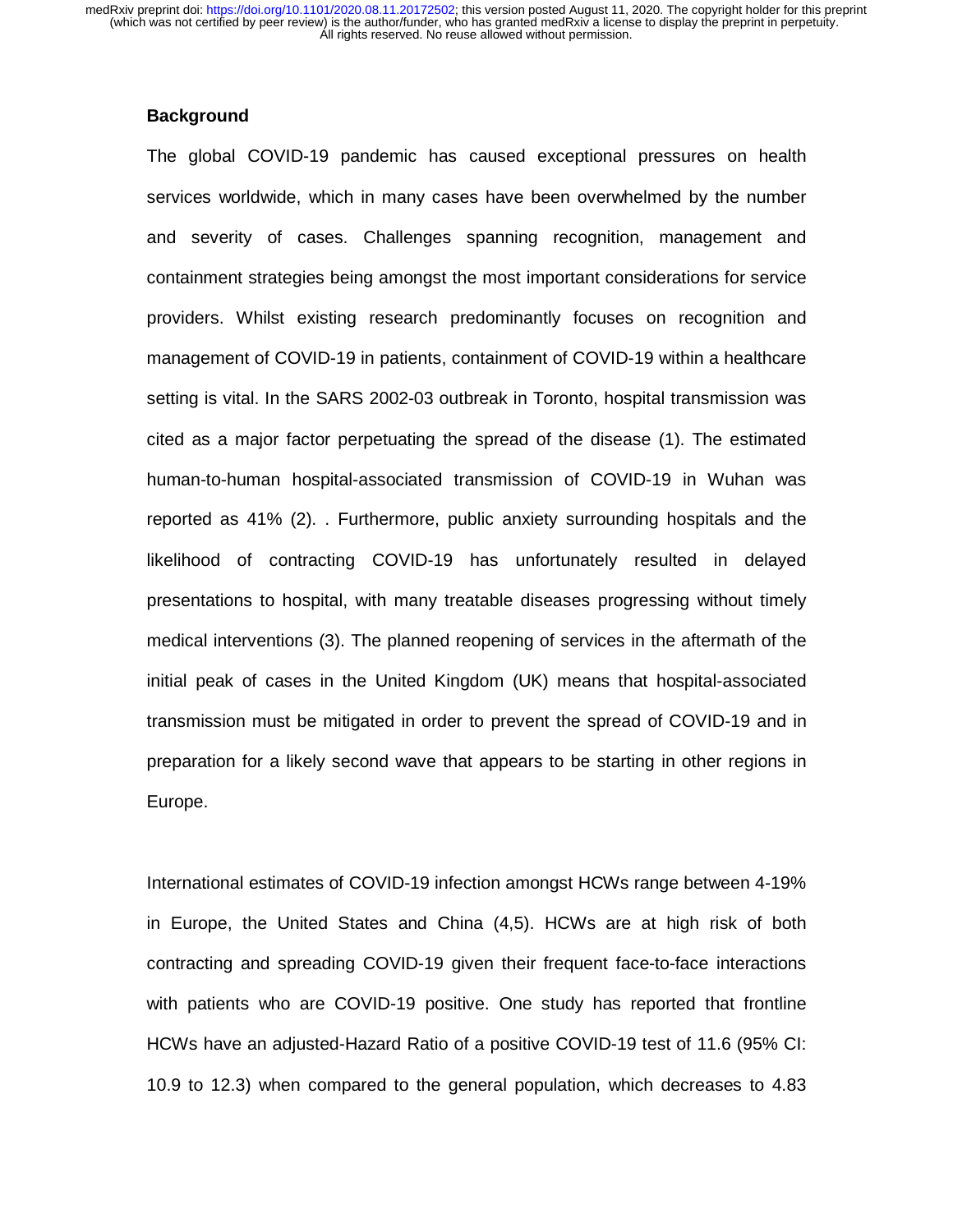(95% CI: 3.99 to 5.85) when they have adequate PPE (6). A survey conducted by the Royal College of Physicians in March 2020 identified that 11% of doctors were taking time off work due being symptomatic with COVID-19 or having a symptomatic household member (7). In the context of the asymptomatic rate of infected individuals being approximately one in five (8), these numbers highlight that HCWs are at risk of both becoming infected with COVID-19 and spreading the infection. At present no strategies have been implemented to screen for COVID-19 in healthcare workers aside from self-reported symptoms and with the variety of possible viral infections that are prevalent during the winter months, reliable strategies must be devised and implemented in order to identify COVID-19 infection in HCWs at the earliest possible stage, to prevent the spread of the disease.

As a consequence, we have designed the "COVID-19 Early Diagnosis in Doctors and Healthcare Workers" (CEDID) Study, a cohort study of HCWs. The trial has been reviewed by The Health Research Authority and received permission to proceed with data collection. If The CEDiD Study is successful, it could pave the way for wider-scale testing and observation monitoring of HCWs, enable earlier detection of COVID-19, and help to prevent its spread within hospitals.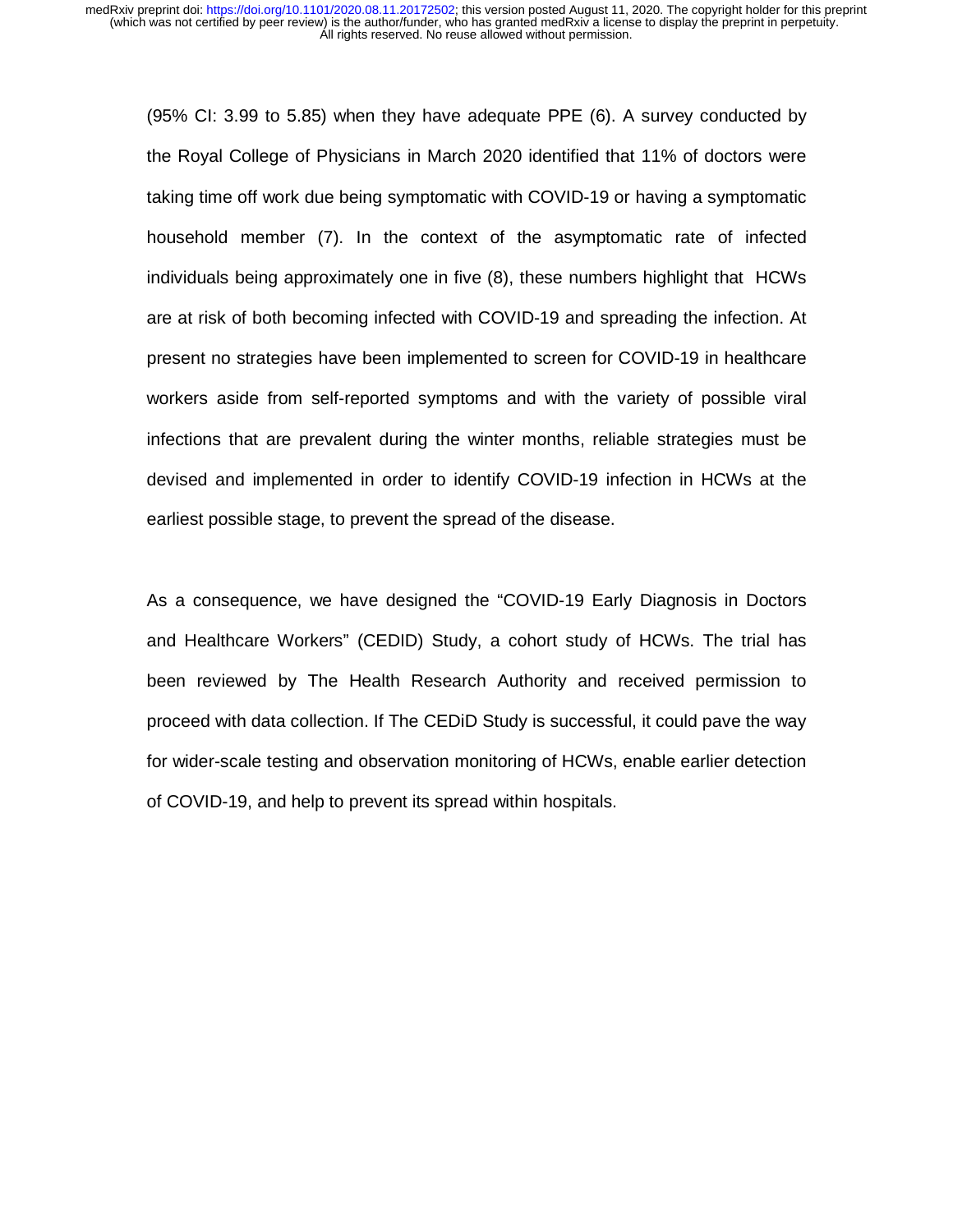## **Objectives**

The primary objective of The CEDiD Study is to identify how many healthcare workers who work in high-risk COVID-19 areas develop the infection over the study period. Secondary objectives of the CEDiD Study are to explore the trend in clinical observations and daily self-reported symptoms of COVID-19, as well as to validate an algorithm for early detection of COVID-19 in healthcare workers.

## **Methods**

The CEDiD study (NCT04363489) is a prospective observational cohort study of 60 HCWs working in high-risk areas for COVID-19. This manuscript has been prepared in lined with the Strengthening the Reporting of Observational Studies in Epidemiology (STROBE) statement (9). The STROBE Checklist (Additional file 1), and SPIRIT Checklist (Additional file 2 and Figure 1) for this study are attached.

As there are fluctuations in the rate of COVID-19 infections with secondary waves anticipated, the CEDiD Study will begin recruitment for a small number of participants in early August as a pilot and upscale recruitment in the event of spikes in the number of cases, or the anticipated increase in COVID-19-like symptoms in late autumn and early winter.

|                    | <b>STUDY PERIOD</b> |                   |                                        |                |                |                |                                       |         |  |  |
|--------------------|---------------------|-------------------|----------------------------------------|----------------|----------------|----------------|---------------------------------------|---------|--|--|
|                    | <b>Enrolment</b>    | <b>Allocation</b> | <b>Close</b><br><b>Post-allocation</b> |                |                |                |                                       |         |  |  |
| <b>TIMEPOINT**</b> | $-t_1$              | $\bf{0}$          | D <sub>1</sub>                         | D <sub>2</sub> | D <sub>3</sub> | D <sub>4</sub> | Daily until<br>day 30 of<br>enrolment | $t_{x}$ |  |  |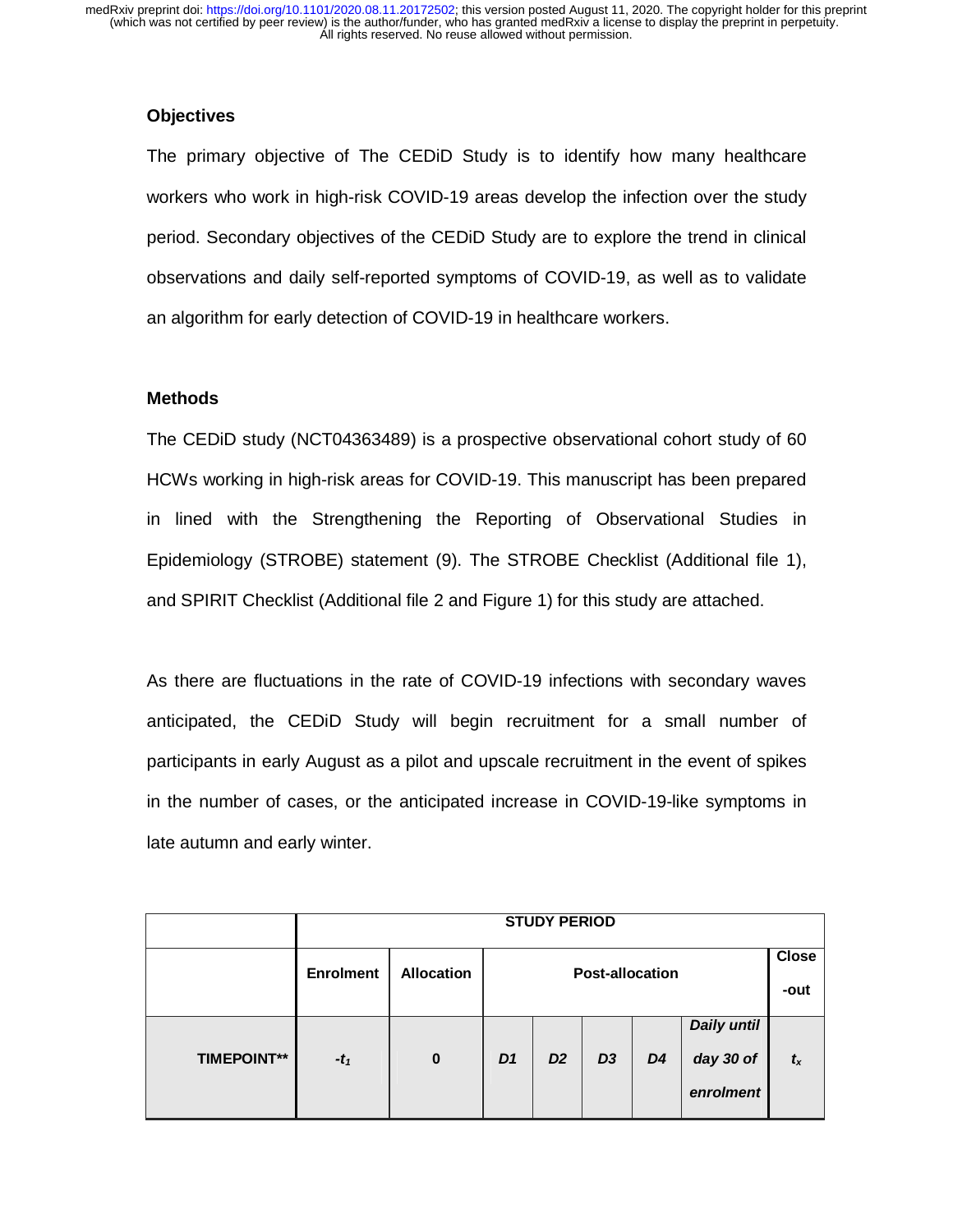| <b>ENROLMENT in</b>       |                         |   |         |         |         |   |                |         |
|---------------------------|-------------------------|---|---------|---------|---------|---|----------------|---------|
| The CEDiD Study:          |                         |   |         |         |         |   |                |         |
| <b>Eligibility screen</b> | X                       |   |         |         |         |   |                |         |
| <b>Informed consent</b>   | $\overline{\mathsf{x}}$ |   |         |         |         |   |                |         |
| <b>Baseline</b>           |                         |   |         |         |         |   |                |         |
| demographics              | X                       |   |         |         |         |   |                |         |
| <b>Recruitment</b>        |                         | X |         |         |         |   |                |         |
| <b>ASSESSMENTS:</b>       |                         |   |         |         |         |   |                |         |
| [Heart Rate, Skin         |                         |   |         |         |         |   |                |         |
| temperature,              |                         |   | X       | $\sf X$ | $\sf X$ | X | $\sf X$        | X       |
| Sleep]                    |                         |   |         |         |         |   |                |         |
| [Oxygen                   |                         |   |         |         |         |   |                |         |
| saturations, self-        |                         |   | $\sf X$ | $\sf X$ | $\sf X$ | X | $\mathsf X$    | X       |
| reported                  |                         |   |         |         |         |   |                |         |
| symptoms]                 |                         |   |         |         |         |   |                |         |
| [COVID-19 PCR             |                         |   | X       | $\sf X$ | X       | X | $\pmb{\times}$ | $\sf X$ |
| Swabs]                    |                         |   |         |         |         |   |                |         |

Figure 1: The CEDiD Study (COVID-19 Early Detection in Doctors and Healthcare Workers) SPIRIT Checklist

## **The CEDiD Study**

The CEDiD Study is an investigator-initiated single-centre prospective observational cohort study in which a total of sixty HCWs at Guy's and St Thomas' NHS Foundation Trust will be studied over a thirty day period. A convenience sample of eligible healthcare workers will be taken. Consent will be taken by members of the study team.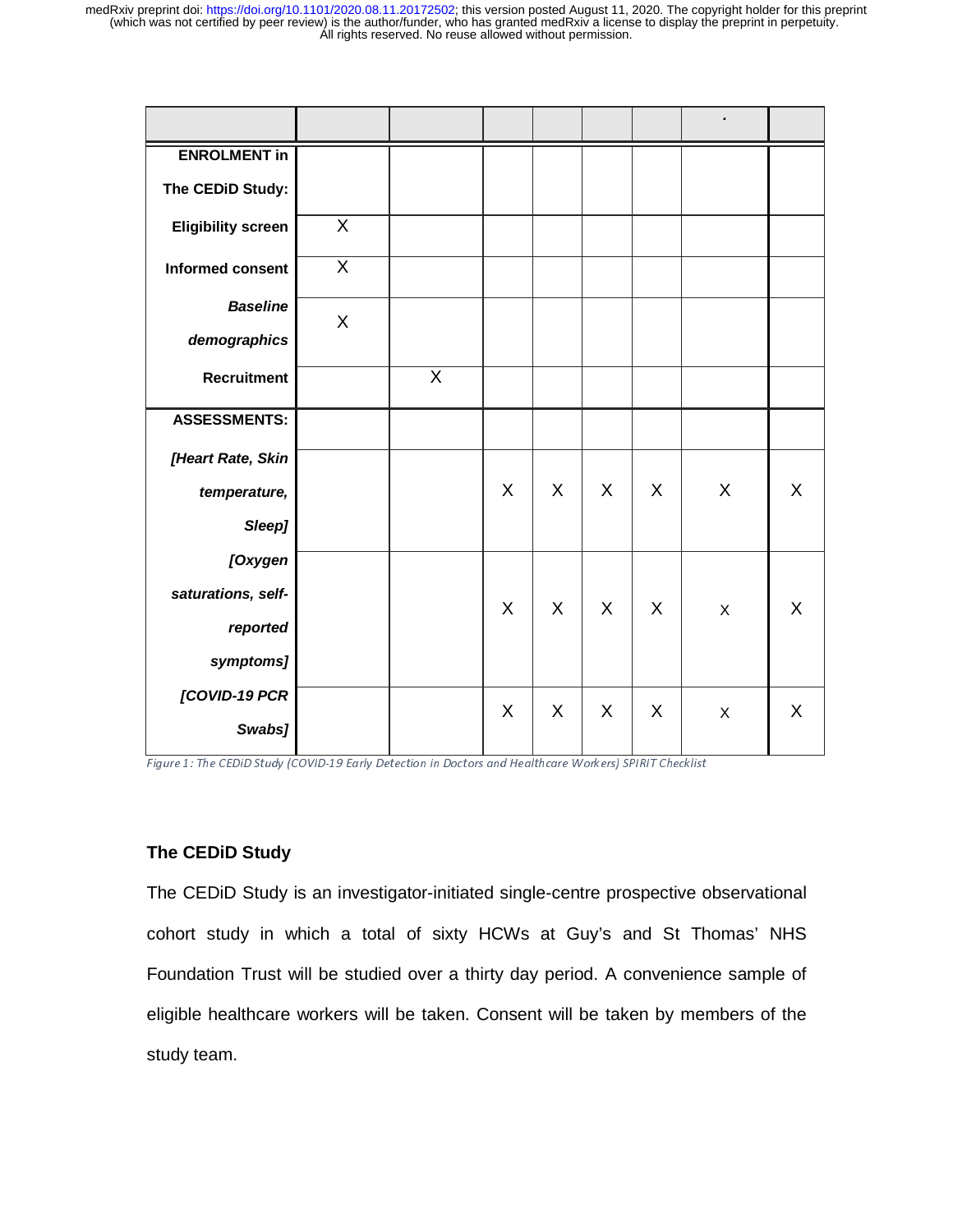The healthcare workers will be given a wearable smart medical device (E4 wristband) from Empatica (Empatica, S.R.L. Via Stendhal 36, 20144 Milan, Italy) which is CE Marked, to wear on their wrists every day during non-working hours for 30 days. The wristband will measure the participant's temperature, heart rate and sleep status. Participants will also be given a pulse oximeter to measure their oxygen saturations and 30 PCR swabs to self-administer, testing for COVID-19 every day.

Self-reported symptoms will be measured daily via a Microsoft Form attached to a King's College London server.

The PCR samples will be SARS-CoV-2 swabs (nose and throat). They will be selfobtained by HCWs, who will have consented to do this every day for 30 days after reading the informed consent form when enrolling in the study. HCWs will receive a video in which they will be trained how to self-swab appropriately. They will have consented to their samples processed for COVID-19 detection, viral load, and then frozen for potential use in future research.

Samples will be labelled with participant's unique study number, appropriately bagged and dropped off in the ward specimen pots. No identifiable information such as name, surname, date of birth, etc. will be included in the label. Where participants are off work for the day, they will be asked to keep the samples stored in the appropriate bags in a cool and dry place, before dropping it off when they are next at the hospital.

Samples will then be securely transferred to the King's College London laboratory (via courier) and according to Government guidelines (10).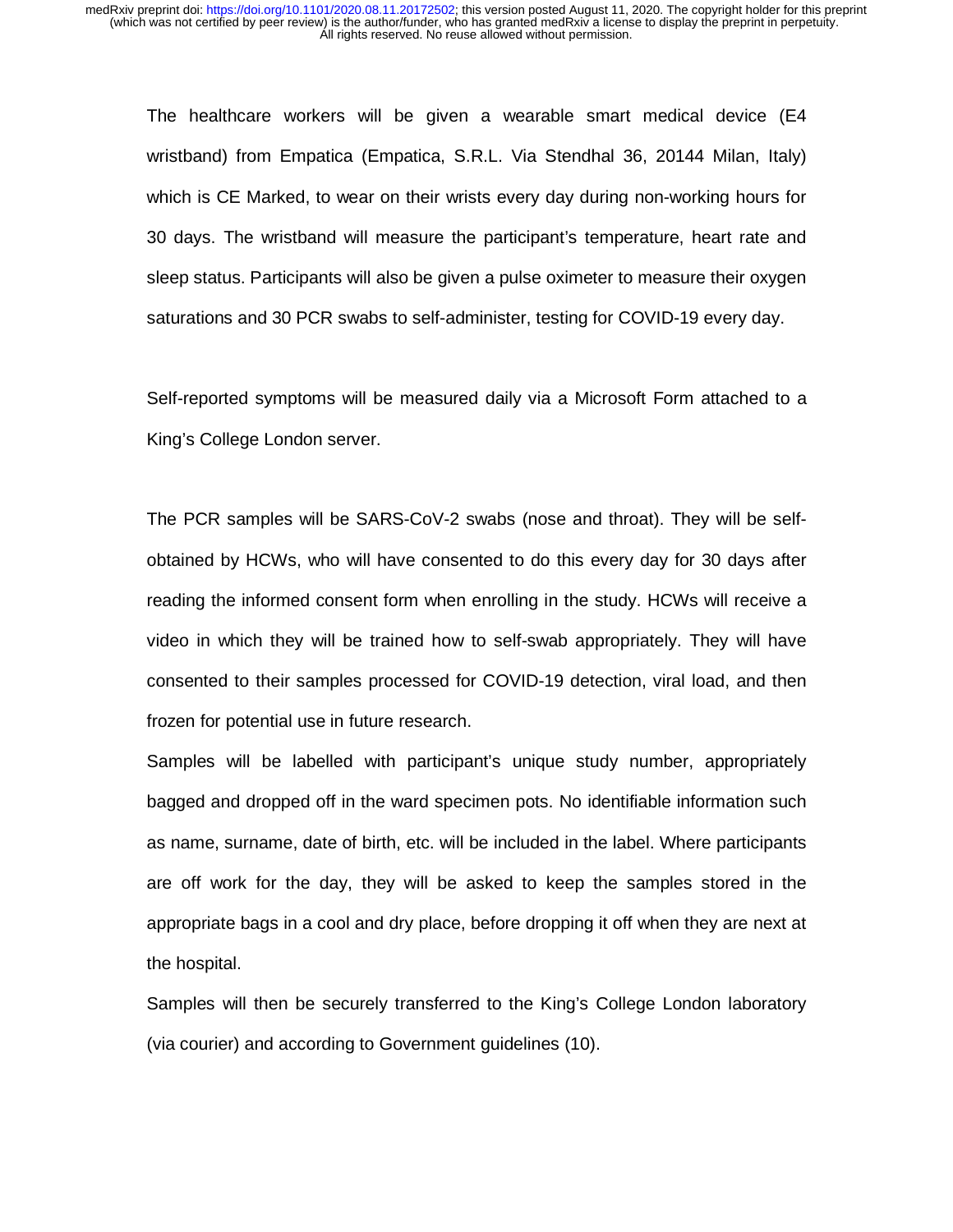Dedicated trained personnel will log reception, store, process and log data from these samples at King's College London. A unique laboratory number will be assigned to each sample.

Samples will undergo established protocols for SARS-CoV-2 detection (11) which include heat versus no-heat inactivation of samples, nucleic acid extraction using magnetic beads and RT-qPCR employing viral genes and a human gene as a measure of the quality of the sample. Standard curves may be included to determine an estimation of viral copy number present in the samples. Samples will be stored for future analysis including determination of viral titers in cell culture and virus-host responses.

In the event that a participant tests positive for COVID-19, they will be notified via telephone call, advised to self-isolate and contact Occupational Health. Participants will continue to be followed up to monitor their symptoms and self-collected swabs until the end of the trial if possible.

## **Approvals**

The CEDiD Study is approved by the NHS Health Research Authority and Health and Care Research Wales (HCRW) (IRAS Project ID 283321; REC Reference 20/NW/0314) and all necessary local bodies, and was registered at ClinicalTrials.gov (No. NCT04363489)

## **Population**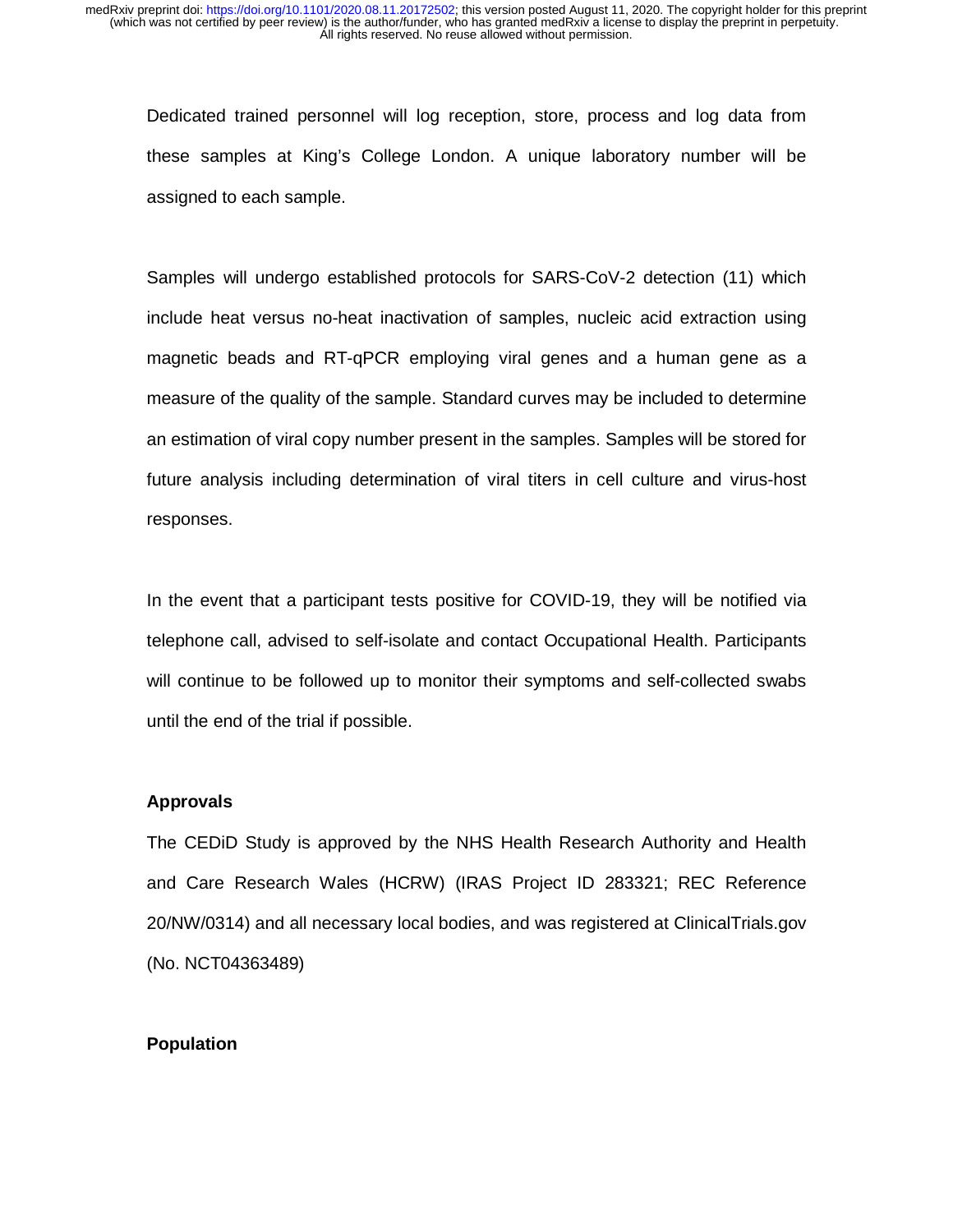The CEDiD Study will include a convenience sample of healthy HCWs who work in high-risk areas for COVID-19. High-risk areas for COVID-19 include wards where HCWs come into direct face-to-face contact with COVID-19 positive patients such as ICU, A&E and COVID positive wards.

Exclusion criterial include HCWs who do not come into face-to-face contact with COVID-19 positive patients, HCWs with previous PCR or antibody positive tests for COVID-19, and HCWs participating in a COVID-19 vaccine trial.

Participants will be followed up on a daily basis via email throughout the study period.

## **Exposure**

This is an observational cohort study where there will be one group and the cohort of HCWs included will be exposed to COVID-19 through caring for patients who are positive for COVID-19.

## **Comparator**

A comparator will not be used.

## **Outcome Measures in The CEDiD Study**

*Primary outcome measure*

The proportion of HCWs who develop COVID-19 infection over the course of the study.

*Secondary outcome measures*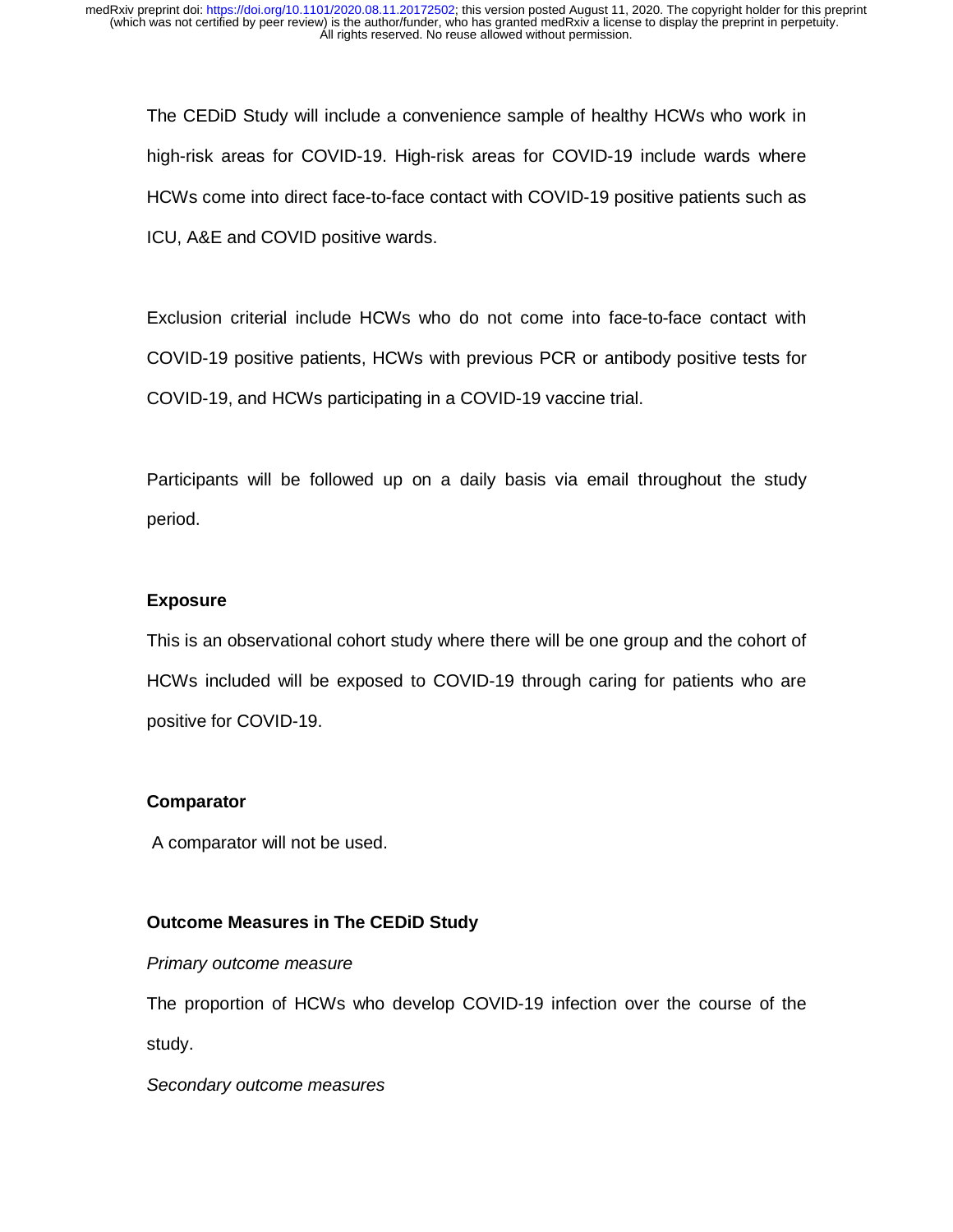- 1. The trend in continuous clinical observations during non-working hours
- 2. The trend in daily-self reported symptoms
- 3. The development of an algorithm for early detection of COVID-19 in healthcare workers

# **Definitions**

High-risk areas for COVID-19 are defined as hospital areas where HCWs come into direct face-to-face contact with COVID-19 positive patients on a daily basis. For the purposes of this trial, this setting would include ICU, A&E and COVID-19 positive wards.

HCWs include any healthcare professional who has direct patient contact as part of their daily job in a clinical capacity.

## **Data collection and management**

Prospectively collected clinical observation data from the E4 wristbands will automatically be uploaded to the secure cloud owned by funders Empatica (with servers located in Virginia, U.S.). Data to be uploaded is physiological data with an ID number for the E4 wristband. The data will be un-identifiable to Empatica as they do not have a link back to an individual. All data will be transferred back to King's College London/Guy's and St Thomas' NHS Foundation Trust, and upon completion of analysis, the data will be deleted from Empatica's cloud.

Self-reported data including oxygen saturations and daily symptoms will be securely stored on the King's College London's system via Microsoft Forms. PCR data will be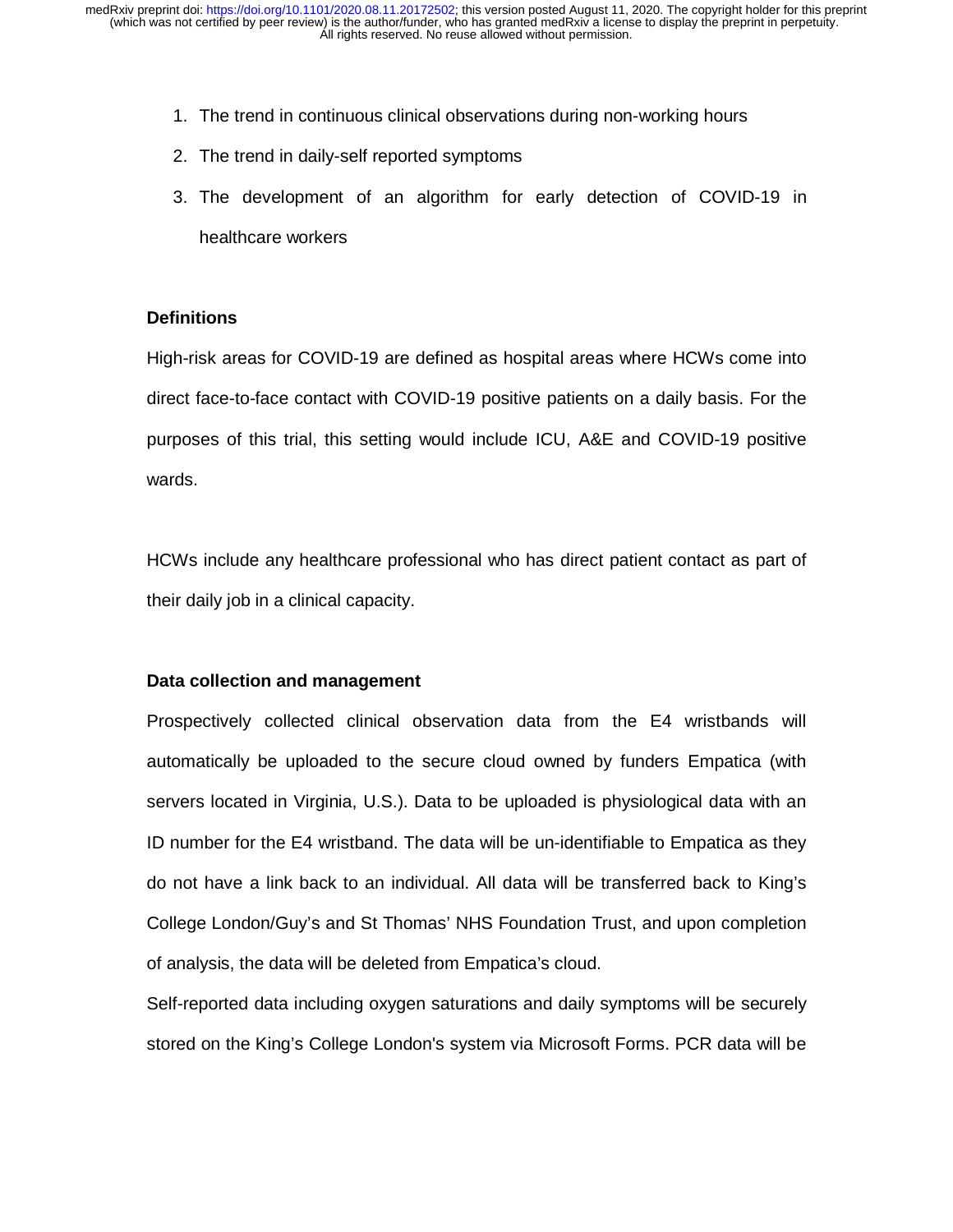securely stored on King's College London's system. All samples will be labelled with a study ID, and no identifying information.

All data will be backed up securely on a hard drive that will not physically leave King's College London. Only members of the central research team at King's College London and Guy's and St Thomas' NHS Foundation Trust will have access to the participant's personal data during the study.

Data will be analysed at King's College London by the central research team. It will be de-identified. Analysis of the swabs' results will be conducted by the King's College London laboratory

The following data will be collected in the CEDiD Study at screening: age, sex, previous PCR or antibody positive diagnosis of COVID-19, clinical area of work, comorbidities, current use of medications, and allergies.

The following data will be collected in the CEDiD Study on a daily basis after participants have been enrolled: heart rate, skin temperature, sleep data (via accelerometer), oxygen saturations, symptoms and COVID-19 PCR swabs.

## **Safety**

Participants will be alerted via telephone if they receive a PCR positive diagnosis of COVID-19, advised to self-isolate and seek advice from occupational health. The protocol includes continued data collection beyond this point to elucidate the pattern of clinical observations. No Significant Adverse Events are expected from the E4 or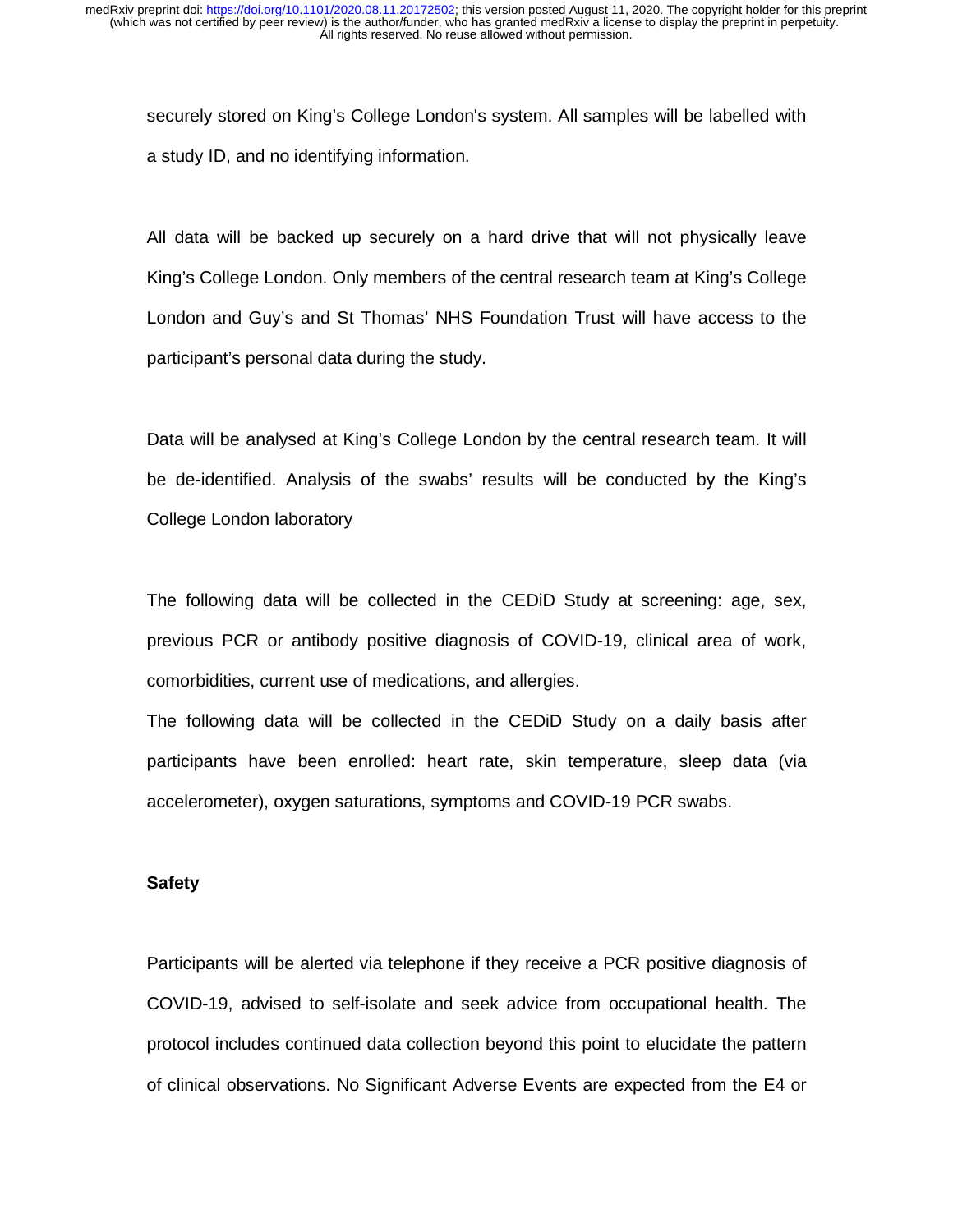the oximeters The E4 wristbands have been tested by the Guy's and St Thomas' NHS Foundation Trust Medical Physics Department and cleared for safe use. There is a small chance that participants might experience discomfort/skin abrasion from prolonged use of the wristband without appropriate hygiene practices.

# **Statistical analysis**

The CEDiD Study data analysis will be performed by the CEDiD Study team after the last participant has finished the study. Time-to-event analysis, descriptive statistics, correlation analysis, hazard ratios, and algorithm validation will be performed by the King's College London statistics team.

# **Missing data**

In the event of missing data, trends will be used for imputation Withdrawals will be included in the analysis up to the point of their withdrawal.

## *Sample Size*

The sample size of The CEDiD Study is set at a minimum of 60 participants, in line with established practice for cohort studies collecting both binary and continuous data (12)

# **Expected Timeline**

July 2020: Approvals obtained and set-up of The CEDiD Study completed August 2020: Recruitment of a small number of participants to pilot the study September – October 2020: Expected upscaling of recruitment in the event of increased cases of COVID-19 infections within the hospital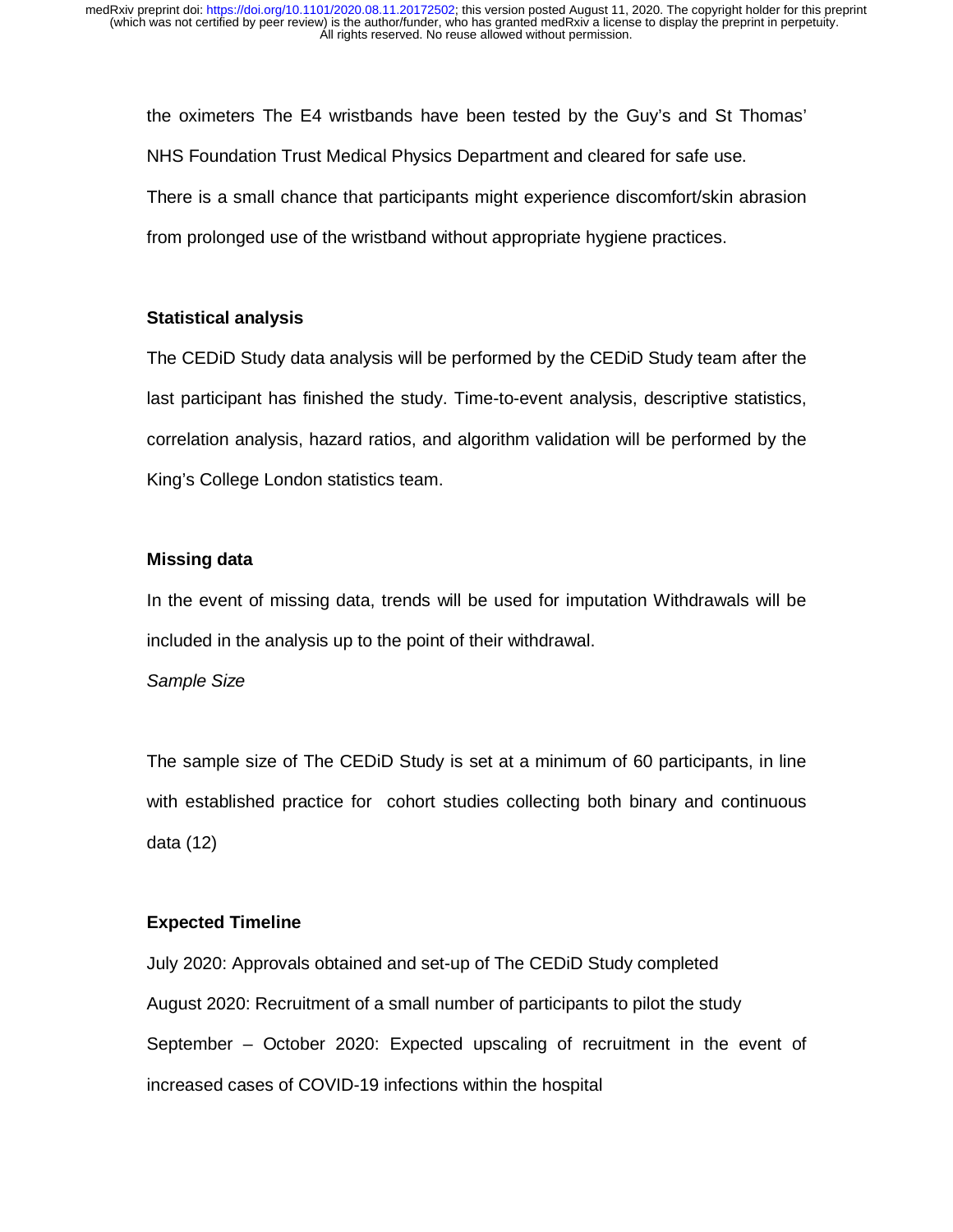November – December 2020: Data analysis, writing and submission of manuscript

### **Publication/Authorship**

The study manuscript will be completed and submitted to an international, peerreviewed journal upon completion of the CEDiD Study with results whether positive, negative or neutral. Subsequent analyses of PCR swabs may take place in the future with appropriate consent procedures and approvals. Authors will include named investigators listed in approvals documentation and this manuscript, as well as from King's College London statistics department.

#### **Discussion**

#### **Trial Rationale**

### *Testing*

Testing was reported to be a major factor in the containment of the Ebola outbreak in Africa, as it facilitated detection of clusters of infection and appropriate isolation procedures (14). In addition, efficient testing and subsequent contact tracing has been reported as a major enabler of South Korea's successful containment strategy for COVID-19 (15). Sufficient testing should be carried out, particularly for high-risk groups such as HCWs for COVID then should be carried out in order to appropriately isolate and contact-trace. On  $22<sup>nd</sup>$  June 2020, the UK government announced plans for a new saliva test to be administered the HCWs in Southampton every week as part of a four week pilot (13) Whilst there are emerging methods for testing, nasopharyngeal swabs are the most common types of test used on individuals with mild to moderate disease, with a reported sensitivity of 90%, although it should be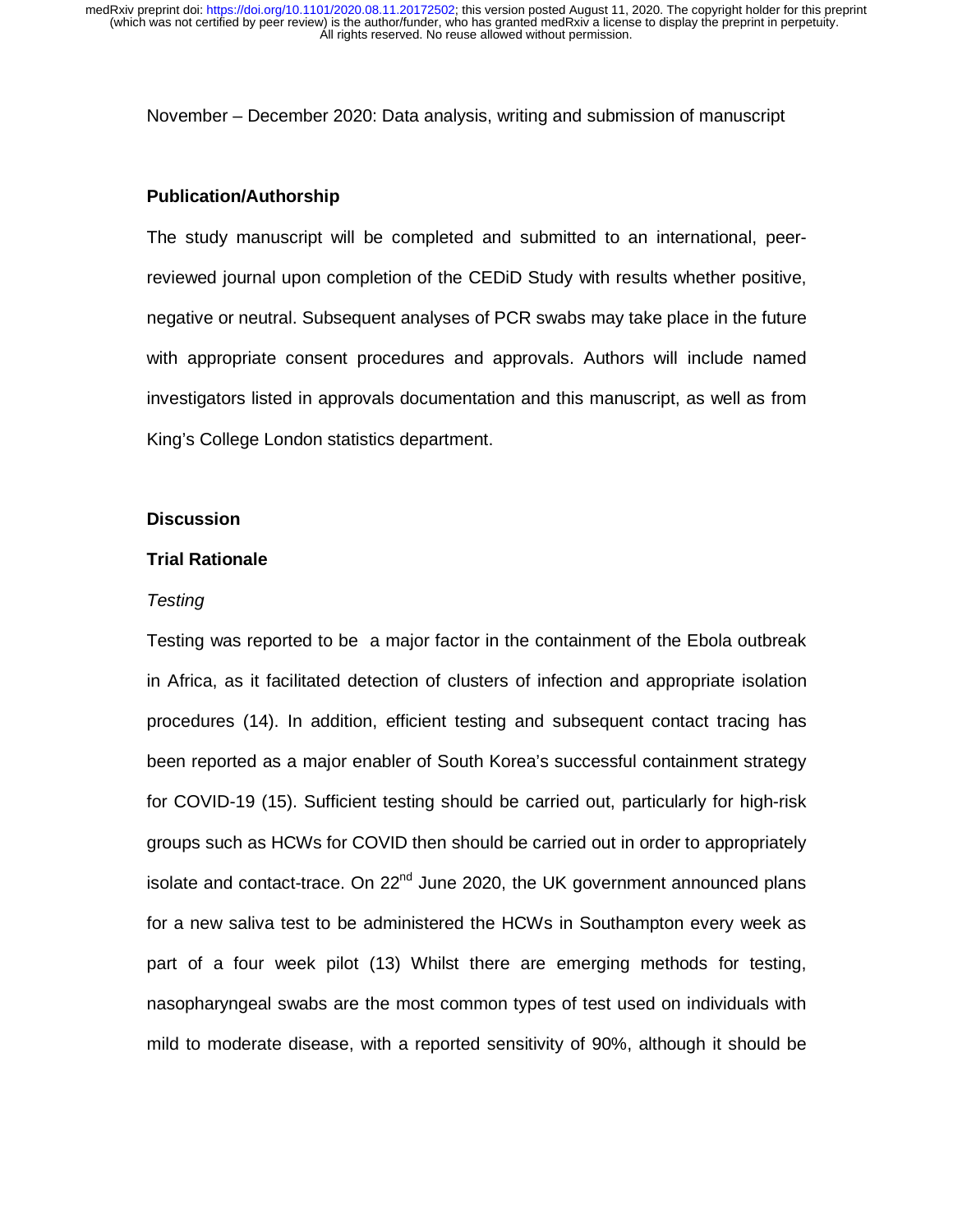noted that this is heavily influenced by swabbing technique (16). Participants will be sent a video outlining appropriate swabbing technique.

#### *Symptoms*

Asymptomatic, or subclinical manifestations of COVID-19 present a considerable challenge to health services, which further supports the argument for more regular testing (17,18). There is a variable temporal relationship between exposure positive serology and onset of symptoms, with reports of false-negative swabbing in up to 67% of patients in the first five days of exposure (19). Within the HCW population, the strongest independent predictors of positive SARS-CoV-2 assays are anosmia, fever and myalgia (20). Whilst there are reliable symptomatic predictors of COVID-19 infection, studies have reported that between 20-50% of the population may be asymptomatic with COVID-19 (21,22). A study of 9,282 HCWs in USA found the most common symptoms amongst HCWs with COVID-19 included a cough (78%), fever (68%), myalgia (64%) and shortness of breath (41%) (4). Amongst HCWs who tested negative, 60% reported a persistent cough (20). There is a paucity of literature exploring other clinical observations such as heart rate and oxygen saturations in HCWs. The CEDiD study will follow-up 60 healthcare workers over 30 days, collecting continuous data on their clinical observations during non-working hours, daily SARS-CoV-2 assays, and daily self-reported symptoms with oxygen saturations to elucidate the trend in these parameters for HCWs working in high-risk areas for COVID-19.

## **Strengths and Limitations**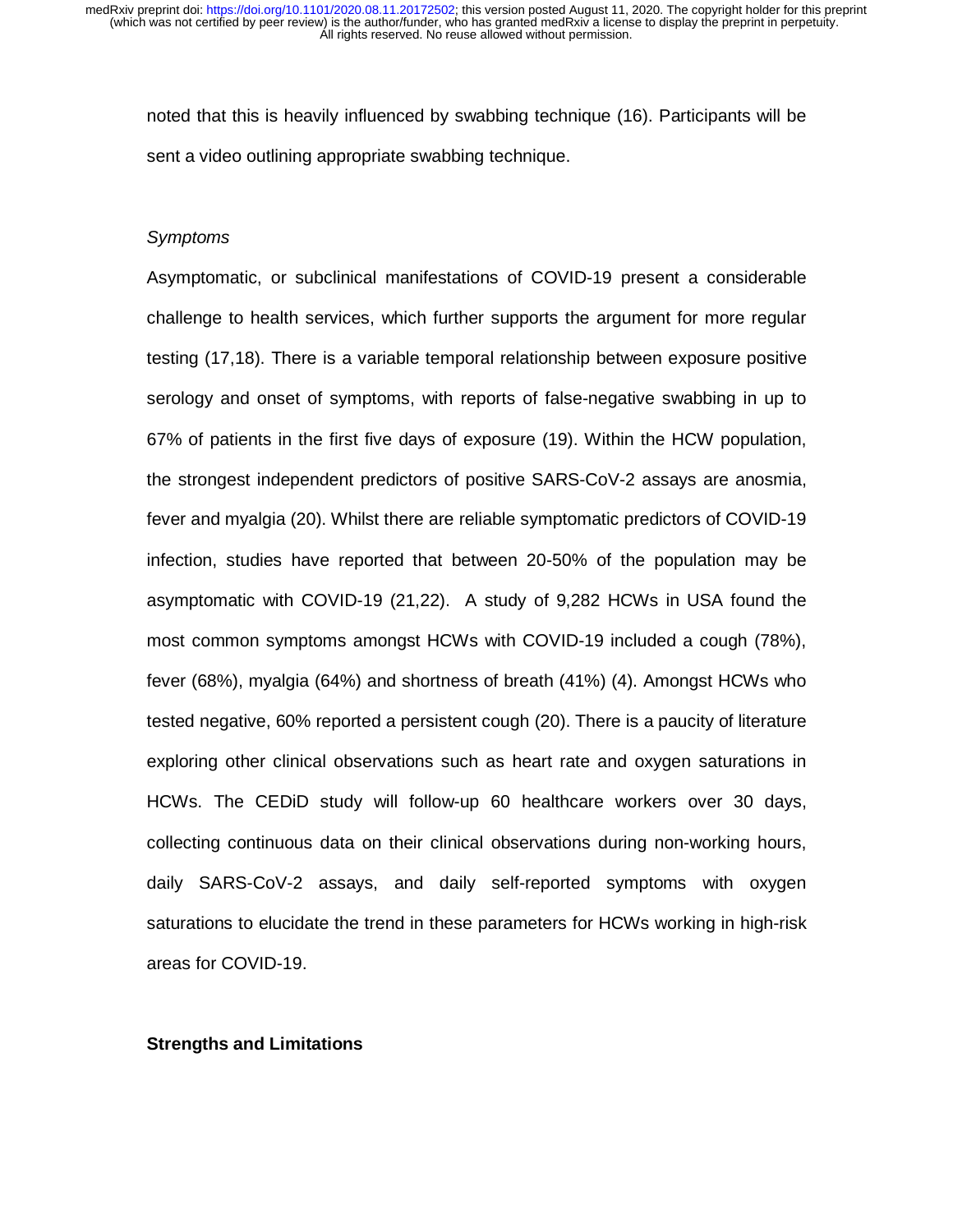In this cohort study, participants will have swabs daily for the duration of the study, in which we will assess the presence of SARS-CoV-2 with the potential of measuring viral titres, to provide an insight into the optimum testing strategy. Symptoms and severity can vary depending on factors including comorbidities, ethnicity, age and sex. As such, the CEDiD Study will seek to include a representative sample The limitations include timing as the fluctuations in rate of new infections of COVID-19 are variable on a daily basis however, recruitment will be of HCWs who are in direct face-to-face contact with COVID positive patients.

If successful, The CEDiD Study will provide important information for healthcare providers in advance of any possible future peaks of infection, to prevent spread of disease and ensure minimal disruption to vital healthcare service provision. By leveraging advances in telehealth, medical devices and data analytics, it is hoped that this study will identify new strategies to facilitate the early identification of COVID-19.

## **Trial Status**

The CEDiD Study started recruitment of participants in August 2020.

List of abbreviations

A&E = Accident and Emergency

CEDiD = COVID-19 Early Detection in Doctors and Healthcare Workers

GSTT = Guy's and St Thomas' Hospitals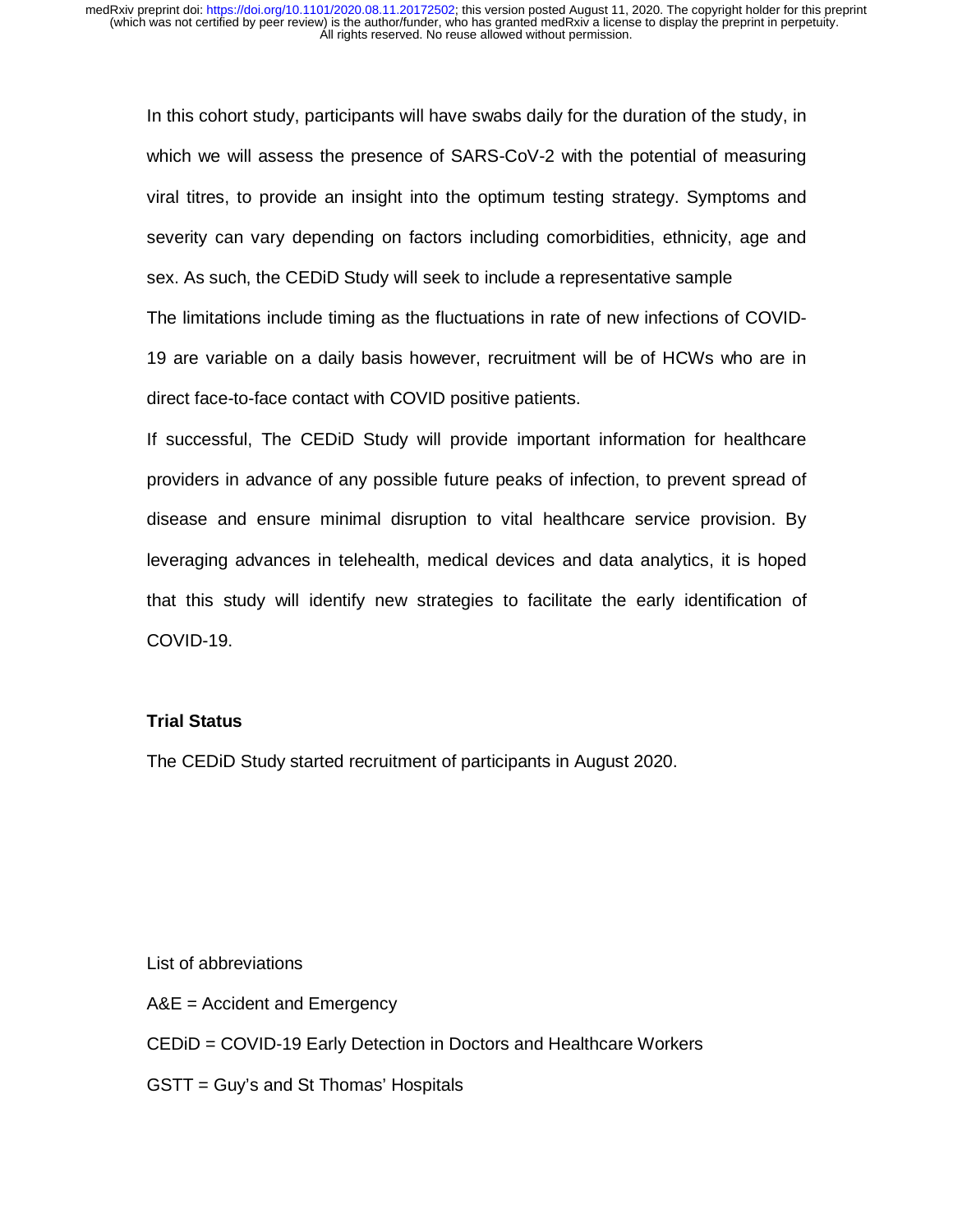- HCWs = Healthcare Workers
- ITU = Intensive Treatment Unit
- KCL = King's College London
- PCR = Polymerase Chain Reaction
- SARS-CoV-2 = Severe Acute Respiratory Syndrome Coronavirus 2

## Bibliography

- 1. Low DE. SARS: LESSONS FROM TORONTO. 2004;
- 2. Wang D, Hu B, Hu C, Zhu F, Liu X, Zhang J, et al. Clinical Characteristics of 138 Hospitalized Patients With 2019 Novel Coronavirus-Infected Pneumonia in Wuhan, China. JAMA. 2020 Feb 7;
- 3. Lazzerini M, Barbi E, Apicella A, Marchetti F, Cardinale F, Trobia G. Delayed access or provision of care in Italy resulting from fear of COVID-19. Lancet Child Adolesc Health. 2020 Apr 9;4(5):e10–1.
- 4. Burrer SL, de Perio MA, Hughes MM, Kuhar DT, Luckhaupt SE, McDaniel CJ, et al. Characteristics of Health Care Personnel with COVID-19 — United States, February 12–April 9, 2020. MMWR Morb Mortal Wkly Rep. 2020 Apr 14;69(15).
- 5. Grassly N, Pons Salort M, Parker E, White P, Ainslie K, Baguelin M, et al. Report 16: Role of testing in COVID-19 control. Imperial College London. 2020;
- 6. Nguyen LH, Drew DA, Joshi AD, Guo C-G, Ma W, Mehta RS, et al. Risk of COVID-19 among frontline healthcare workers and the general community: a prospective cohort study. medRxiv. 2020 May 25;
- 7. COVID-19 and its impact on NHS workforce | RCP London [Internet]. [cited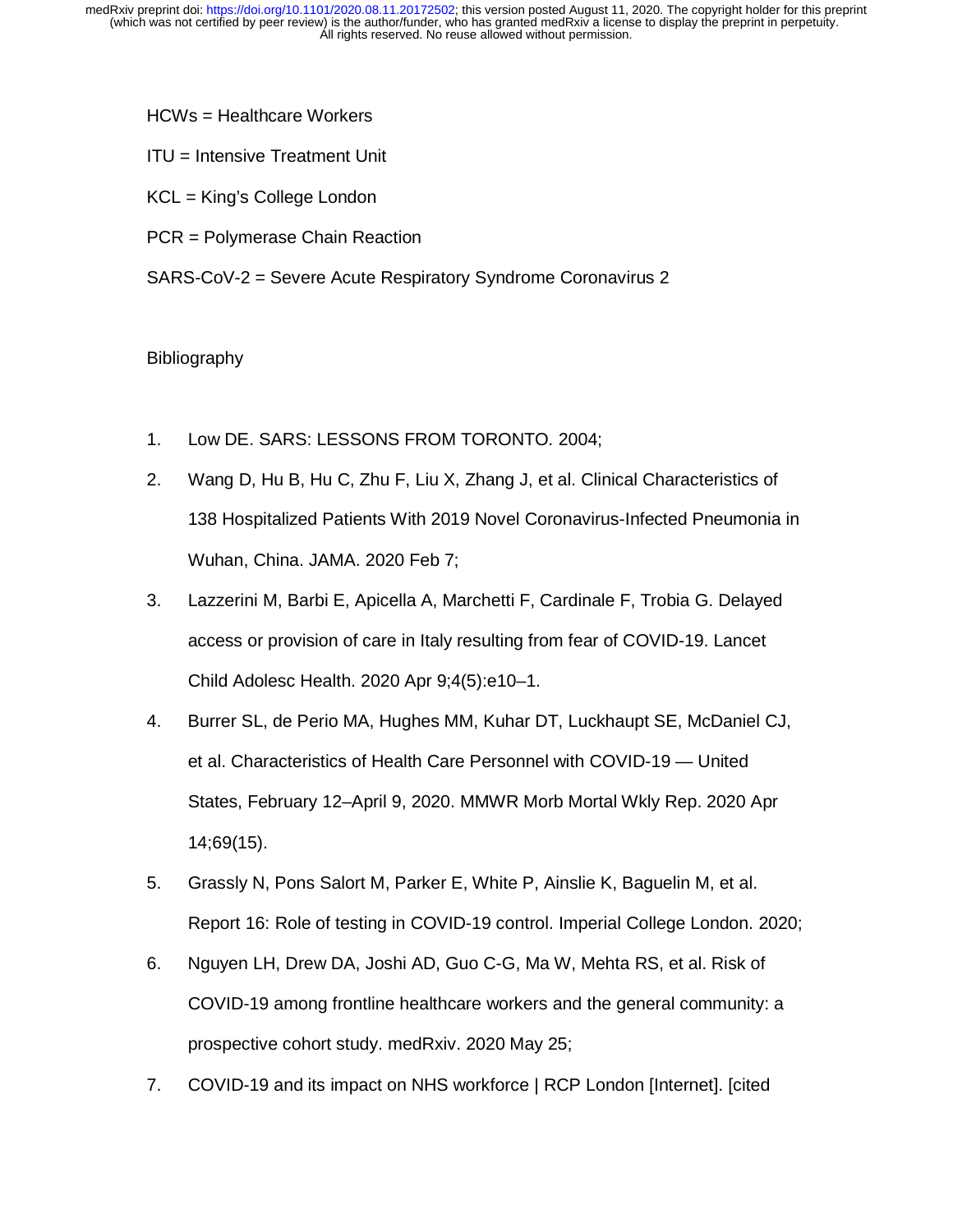2020 Jun 28]. Available from: https://www.rcplondon.ac.uk/news/covid-19-andits-impact-nhs-workforce

- 8. Wells PM, Doores KM, Couvreur S, Martin Martinez R, Seow J, Graham C, et al. Estimates of the rate of infection and asymptomatic COVID-19 disease in a population sample from SE England. medRxiv. 2020 Jul 30;
- 9. Vandenbroucke JP, von Elm E, Altman DG, Gøtzsche PC, Mulrow CD, Pocock SJ, et al. Strengthening the Reporting of Observational Studies in Epidemiology (STROBE): explanation and elaboration. Ann Intern Med. 2007 Oct 16;147(8):W163-94.
- 10. COVID-19: safe handling and processing for samples in laboratories GOV.UK [Internet]. [cited 2020 Jul 28]. Available from: https://www.gov.uk/government/publications/wuhan-novel-coronavirusguidance-for-clinical-diagnostic-laboratories/wuhan-novel-coronavirus-handlingand-processing-of-laboratory-specimens#packaging-and-transport-of-samples
- 11. Lista MJ, Page R, Sertkaya H, Matos P, Ortiz-Zapater E, Maguire TJA, et al. Resilient SARS-CoV-2 diagnostics workflows including viral heat inactivation. medRxiv. 2020 Apr 28;
- 12. Teare MD, Dimairo M, Shephard N, Hayman A, Whitehead A, Walters SJ. Sample size requirements to estimate key design parameters from external pilot randomised controlled trials: a simulation study. Trials. 2014 Jul 3;15:264.
- 13. New saliva test for coronavirus piloted in Southampton GOV.UK [Internet]. [cited 2020 Jun 28]. Available from: https://www.gov.uk/government/news/newsaliva-test-for-coronavirus-piloted-in-southampton
- 14. Chersich MF, Gray G, Fairlie L, Eichbaum Q, Mayhew S, Allwood B, et al. COVID-19 in Africa: care and protection for frontline healthcare workers. Global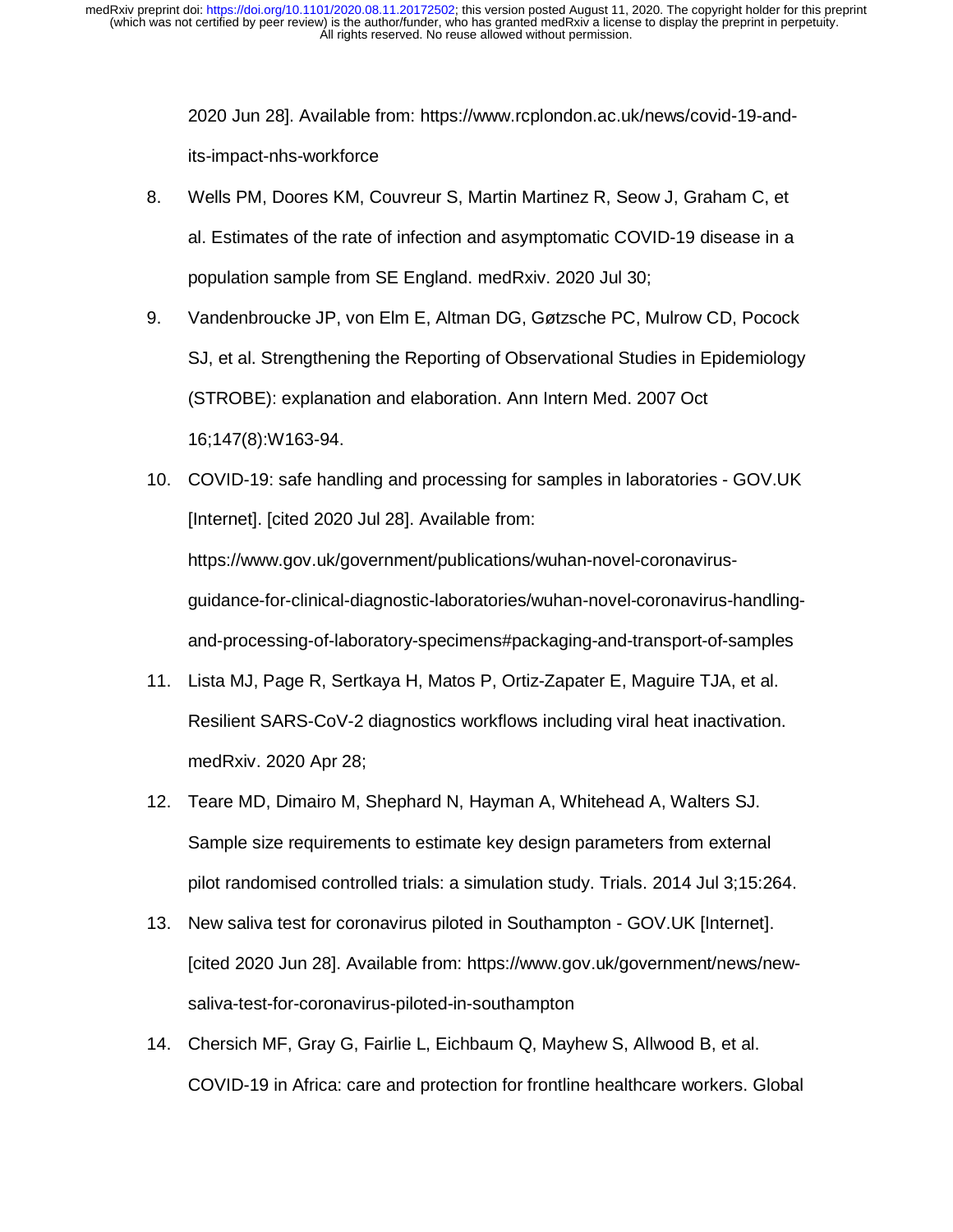Health. 2020 May 15;16(1):46.

- 15. Jung J, Hong MJ, Kim EO, Lee J, Kim M-N, Kim S-H. Investigation of a nosocomial outbreak of COVID-19 in a pediatric ward in South Korea: Successful control by early detection and extensive contact tracing with testing. Clin Microbiol Infect. 2020 Jun;
- 16. Berenger BM, Fonseca K, Schneider AR, Hu J, Zelyas N. Sensitivity of Nasopharyngeal, Nasal and Throat Swab for the Detection of SARS-CoV-2. medRxiv. 2020 May 8;
- 17. Song J-Y, Yun J-G, Noh J-Y, Cheong H-J, Kim W-J. Covid-19 in South Korea Challenges of Subclinical Manifestations. N Engl J Med. 2020 May 7;382(19):1858–9.
- 18. Bai Y, Yao L, Wei T, Tian F, Jin D-Y, Chen L, et al. Presumed Asymptomatic Carrier Transmission of COVID-19. JAMA. 2020 Feb 21;
- 19. False-Negative Rate of RT-PCR SARS-CoV-2 Tests American College of Cardiology [Internet]. [cited 2020 Jun 28]. Available from: https://www.acc.org/latest-in-cardiology/journalscans/2020/05/18/13/42/variation-in-false-negative-rate-of-reverse
- 20. Lan F-Y, Filler R, Mathew S, Buley J, Iliaki E, Bruno-Murtha LA, et al. COVID-19 symptoms predictive of healthcare workers' SARS-CoV-2 PCR results. PLoS One. 2020 Jun 26;15(6):e0235460.
- 21. Bi Q, Wu Y, Mei S, Ye C, Zou X, Zhang Z, et al. Epidemiology and Transmission of COVID-19 in Shenzhen China: Analysis of 391 cases and 1,286 of their close contacts. medRxiv. 2020 Mar 4;
- 22. Park M, Cook AR, Lim JT, Sun Y, Dickens BL. A Systematic Review of COVID-19 Epidemiology Based on Current Evidence. J Clin Med. 2020 Mar 31;9(4).